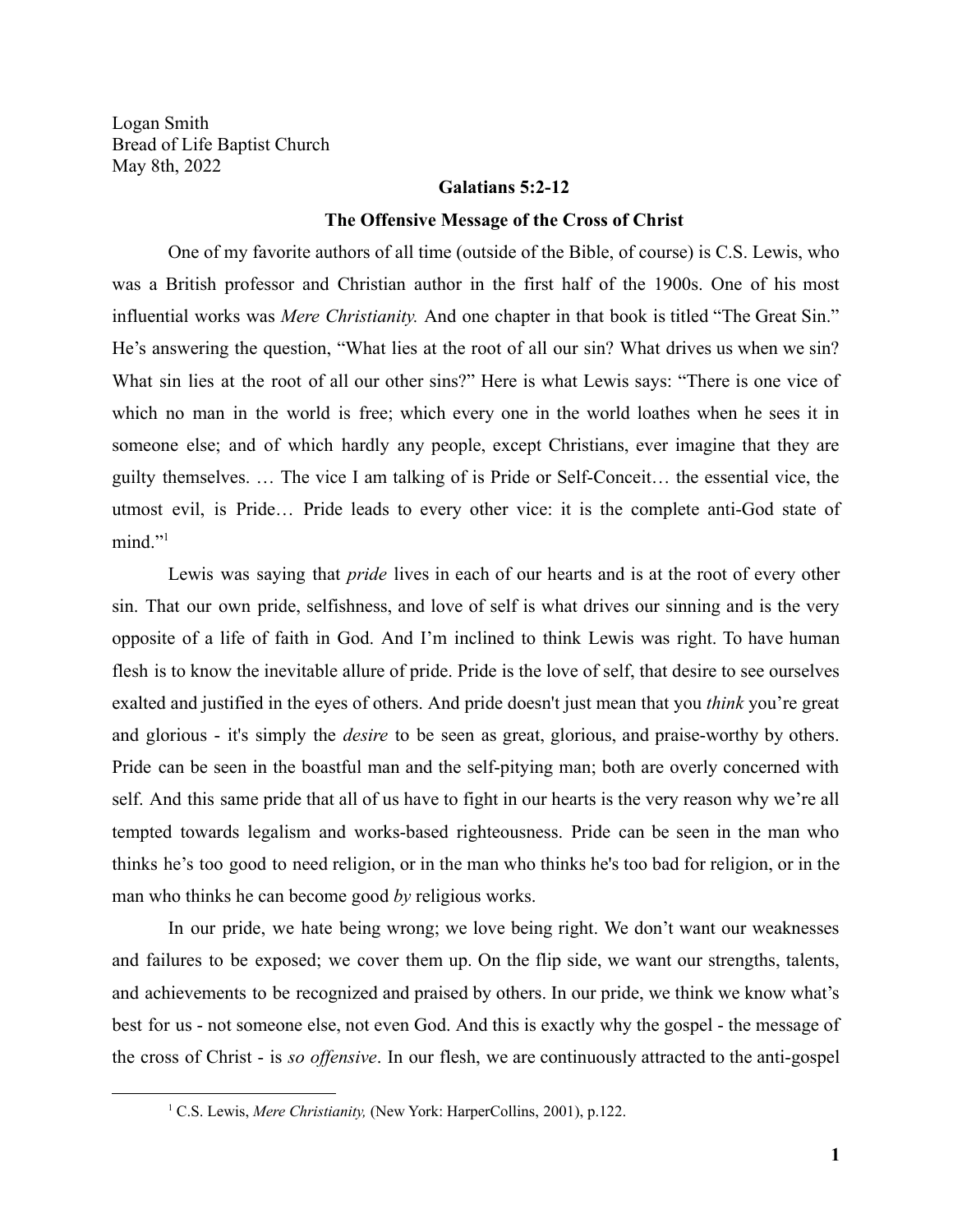message of works-based righteousness; it tells us, "You're really not that bad" "You really are a pretty good person, you're definitely better than most people you know; how could God not be pleased with you!" "You could better than this; you know you're better than this; if you only stop doing this, and start doing than, then you'll finally be good enough!" This message is attractive to us, in our flesh, as a way to dismiss and justify our sin; this message says, "That sin you feel so guilty about, it's not that bad! That wasn't really gossip, you were just telling the truth, because you are such a good and honest person! That lust in your heart, that's not your fault! And after all, you're not hurting anybody!" "You can't be blamed for these sins - it's everyone else's fault! Don't they see how hard you try, how much you do?" "You do all these other good things, these good works of righteousness - what's the big deal that you have a little sin in your life? Everyone makes mistakes - but that doesn't mean you're not good, that doesn't mean you're not still righteous!" These are sneaky lies from Satan that sound so good to our prideful flesh. They appeal to us because we so desperately want to be justified - that is, *we want who we are, what we do, what we think, say, and believe, to be justified!* We want to be *exalted.* We want to be seen in the right! And that means we *don't* want to be seen in the wrong; we *don't* want to be seen as failures and not good enough; we *don't* want to be judged - not even by God. We don't want to be called sinners! And that's exactly why the message of the gospel is so offensive.

But that's exactly why we need to keep hearing gospel, over and over again. Our hearts are like a forest, and the gospel clears a path through our hearts to Jesus; but the weeds and vines of pride and legalism constantly threaten to overgrow that path in our hearts. So we need to constantly take the machete of the gospel and keep hacking away at those vines and weeds, keeping that path clear. And that's exactly what Paul is doing for us, here in Galatians 5:2-12. Last week we saw a dense and complicated theological argument from Paul, as he argued from the scriptures as to why the Galatian Christians should stand firm and the freedom of the gospel and not give in to the false teachings of slavery to the Law, to works-based righteousness. Now, Paul gives a more rhetorical, emotionally provocative appeal for why they should stand firm and not give in to slavery. And he doesn't pull any punches while he does so.

He begins by once again making it crystal clear why it is so important not to give in to works-based righteousness: it is because *salvation itself* is at stake.

**I. If we Seek to be Justified by Works, we will be Severed from Christ (5:2-4)**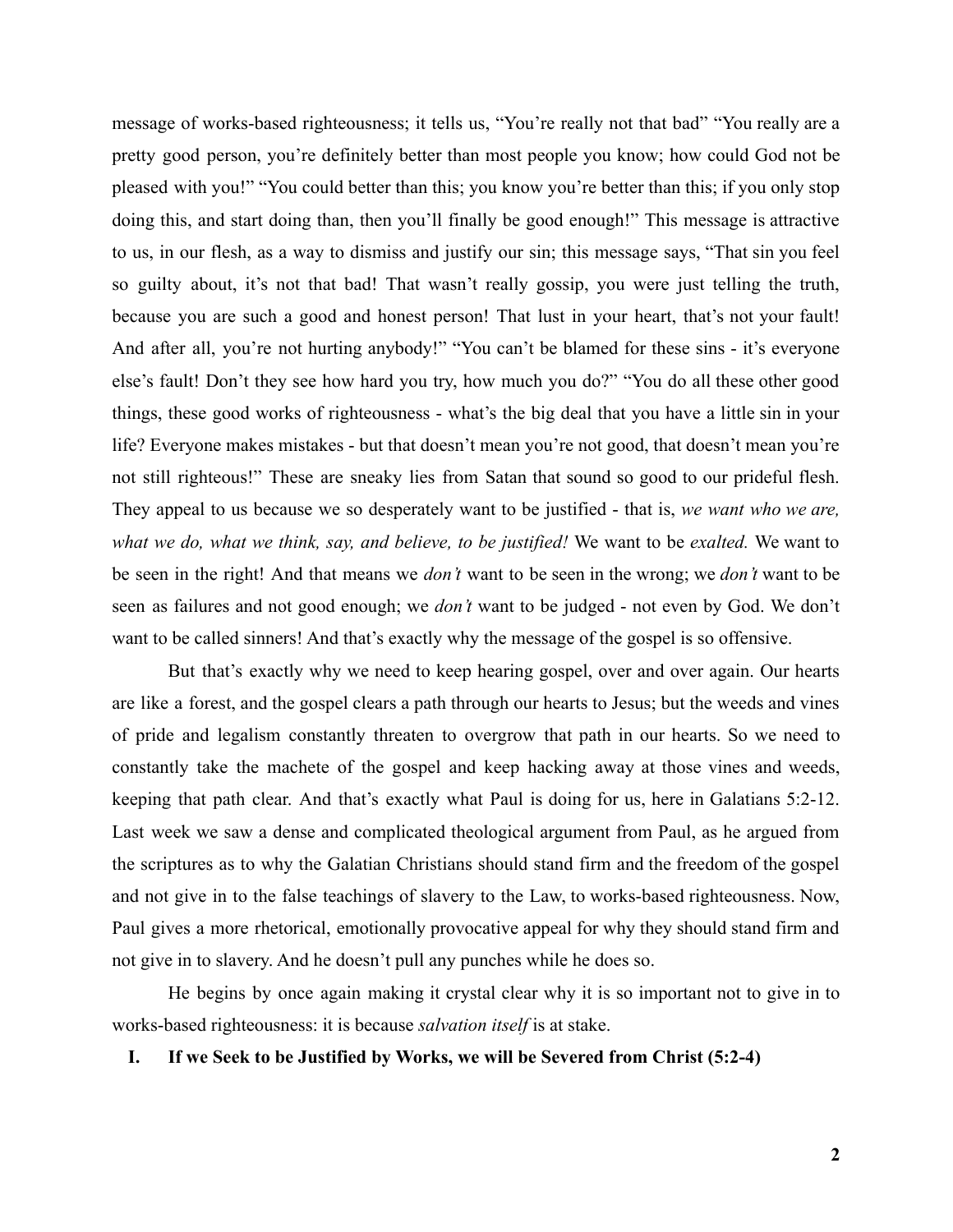Paul begins the passage with a sharp, sobering warning in vv.2-4: "Look: I, Paul, say to you that if you accept circumcision, CHrist will be of no advantage to you. I testify again to every man who accepts circumcision that he is obligated to keep the whole law. You are severed from Christ, you who would be justified by the law; you have fallen away from grace."

Once again we come to one of the main thrusts of Paul's letter to the Galatians: he is warning them, over and over again, in different ways, not to give in to the false teachings of the Judaizers, who preached an anti-gospel of Jesus *plus* works equals righteousness before God and salvation. These false teachers were Jews who professed faith in Christ, but then came down to these new churches in Galatia, where lots of non-Jewish Gentiles (people just like us) were turning away from sin and idolatry and turning to Christ in faith, trusting in the gospel for salvation, purely by grace alone! But these false teachers from Jerusalem, the Judaizers, began telling them that this wasn't enough - that yes, they needed to believe in the gospel of Christ, but if they really wanted to be saved, if they really wanted to be justified, to be righteous before God and receive the inheritance of eternal life, then they *also* needed to become good Jews - that they needed to be circumcised and obey the Law of Moses. But that's not the gospel! In fact, it's a *denial* of the gospel. It's not trusting in Christ alone for salvation - it's works-based righteousness, thinking that we have to contribute to our righteousness before God with our own works of obedience. And that's a *false gospel.* It's works-based righteousness; it's self-justification, trying to be righteous before God in your own works.

Paul makes this abundantly clear: if these Galatian believers accept circumcision, they'll be doing so because they are buying into the false teaching that they need to put themselves under the Law in order to really be righteous before God and be saved. And if they do so, they'll be yoking themselves under slavery to the full demands of the Law-Covenant of Moses; as verse 3 says, everyone who is circumcised "is obligated to keep the whole law." Now, clearly, it's not the cutting away of flesh that is spiritually significant in this way. We practice circumcision today for medical reasons; that doesn't mean that we are all under the Law! As Paul will say in verse 6, "For in Christ Jesus neither circumcision nor uncircumcision counts for anything." So what's the big deal, then? Why does it matter? It matters because the Galatians would be getting circumcised not for medical reasons, or even cultural reasons, but in order to truly be justified before God - to truly be *righteous* before God and be saved. And if they do so, they can't stop at circumcision; they will be obligated to keep the entire Law. If they get circumcised, or start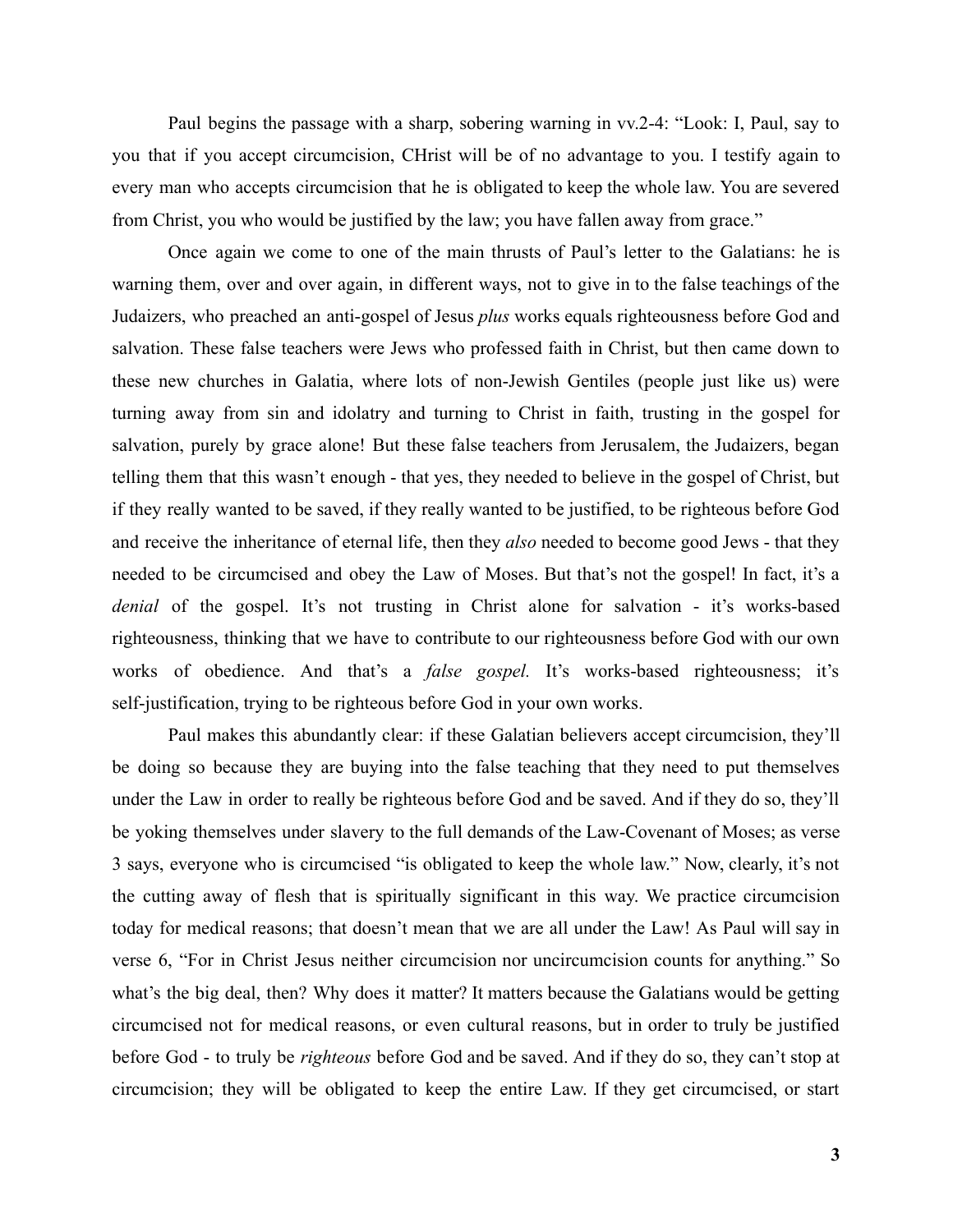doing *any of the works of the Law,* as part of the basis for their justification and righteousness before God, then they are saying that they want God to judge them *based on their obedience to the Law.* And if we approach God that way, then we better watch out: because God demands *perfect righteousness!*

Paul's warning here is clear: if the Galatians think that have to start keeping the Law in order to truly be righteous before God, then they are buying into the lie of *works-based righteousness;* they are relying on their own works to be justified, not relying on CHrist's grace alone! And if that's the case, then "Christ is of no advantage" to them! In fact, he says it even more harshly, in verse 4: "You are severed from Christ, you who would be justified by the law; you have fallen away from grace." The Galatians professed faith in the gospel. Paul says they were "running well" (v.7). But none of that matters if they fall away from the true gospel now. If they truly believe, then they will not fall into works-based righteousness, but will stand firm in the gospel of grace; this is why Paul says, in v.10, "I have confidence in the Lord that you will take no other view." If they are truly believers, the Lord will hold them fast. But if they yoke themselves to the Law, then they will be damned. It doesn't matter if they profess faith in the gospel of Christ; if they start relying on works of the Law to contribute to their righteousness, then it shows that they *don't understand the gospel at all,* that they aren't trusting in Christ alone for salvation, and therefore, they aren't righteous before GOd at all! And we might object and say, "How can you say that? If they profess faith in Christ and say the gospel, then why is it such a big deal if they get circumcised, too? Sure, it's Jeus *plus* works for justification - but at least they still believe in Jesus, right?" But that's exactly the point: *no, they don't!* They are buying into the lie that Jesus's life, death, and resurrection *weren't enough* to save them!

This warning isn't just for the Galatians. Getting circumcised to be under the Law of Moses isn't the only form of works-based righteousness. We do the same anytime we start to think that our relationship with God or our standing before Him is based on whether or not we commit certain sins, on how much we obey, or do good things, or give, or pray, or so on and so forth. When we start to measure how righteous we are based on how much we do or don't do, then we're falling into the trap of works-based righteousness. Lots of people think they are righteous before God because they were baptized, or because they're name is on a church roll, or because their family members are Christians, or because they do religious rituals, like confessions and mass and hail Mary's - but none of that saves you! None of that makes you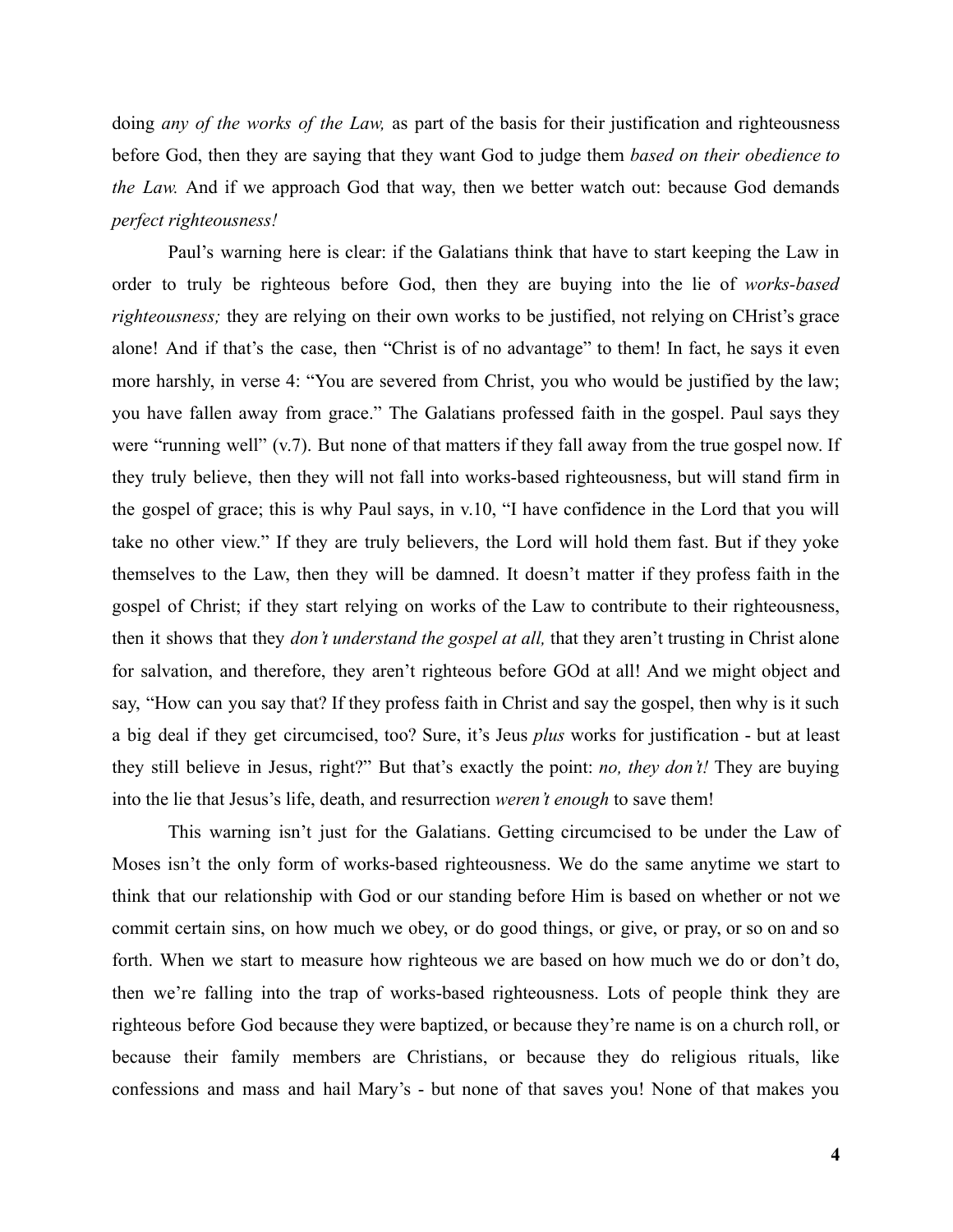righteous! It's worthless slavery to works-based righteousness! If we start relying on our own works to contribute towards righteousness in any way - if we start to think that being a Christian and being saved has *anything to do* with us being a good person and obeying God enough - then it shows that we don't understand or believe the gospel *at all!* To buy into works-based righteousness is to buy into the lie that Jesus's life, death, and resurrection *aren't enough* to save us from our sins! It's to buy into the lie that Jesus's righteousness isn't good enough for us! And if we deny the sufficiency of the cross then we are severed from Christ completely.

And that's because faith in the cross of Christ is the *only path* to righteousness. Which brings us to point 2…

#### **II. We are Justified through Spirit-Empowered Faith in Christ Alone (5:5-6)**

After being warned that the path of works-based righteousness only leads to condemnation, Paul shows us the only path that truly leads to righteousness and salvation: *spirit-empowered faith in Christ.* Verse 5 says, "For through the Spirit, by faith, we ourselves eagerly wait for the hope of righteousness." Using the word "we" he speaks to those of us who are truly Christians: we don't rely on our own works in order to *make ourselves righteous*; we know that we could never be righteous before God! Instead, we look not to ourselves, but to *the righteousness of Christ.* We "eagerly wait for the hope of righteousness." That is, we eagerly wait for the day when we will stand before the Lord and will be *declared* righteous. He doesn't say we have a present righteousness in ourselves - we don't. We're not righteous, we're sinners. And yet, we have a sure, certain hope that we will nonetheless *be declared righteous before God on the day of judgment, entering into eternal salvation!* How can we have such a bold, audacious hope, even being eager for that day, when we know we have no righteousness to offer? It's because we're not trusting in ourselves, not basing any of it on our own obedience or disobedience. Instead, we're hoping in the righteousness of God that comes *through faith by grace in Jesus Christ alone!*

To pursue works-based righteousness is to rely on the flesh - to trust in yourself. But to pursue the righteousness of CHrist through faith, simply by trusting in what Christ has done *for you,* is to walk by the Spirit, not the flesh. For true faith in Christ doesn't come from us; it's not natural to us, it's actually *counter-intuitive* to the way we naturally think! And this is why Paul says that it is "through the Spirit" that we eagerly wait for the righteousness that comes through faith. That is to say, true faith in Christ comes by the power and presence of the Hole Spirit in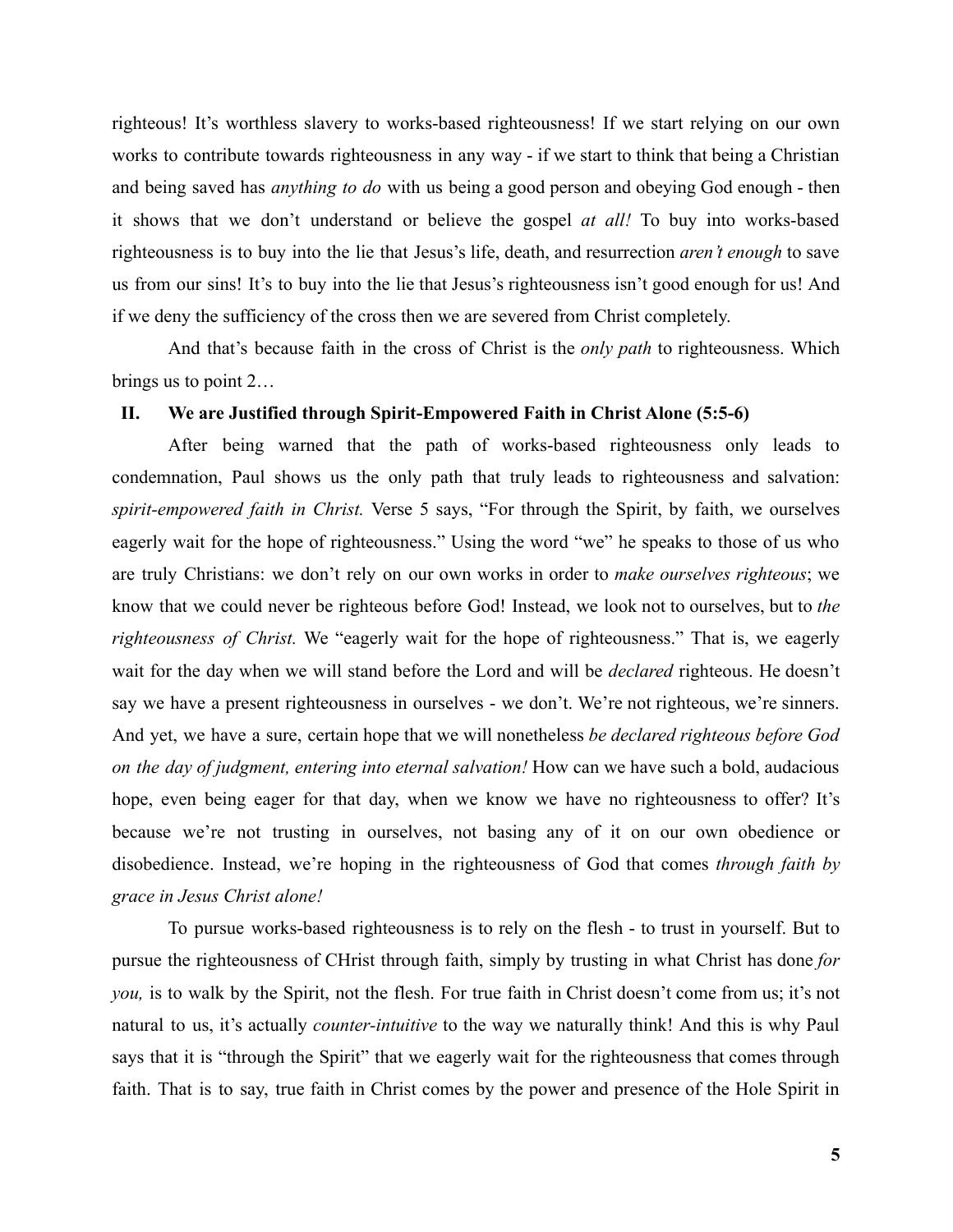our lives. True faith is *Spirit-empowered* faith. To truly trust in Christ is to be born again of the Spirit; when we become Christians, we're born again, we receive New HEarts and become brand new people, all because the Holy Spirit enters us and changes us! ANd in fact, I think what Paul is saying here is that true, savigin faith itself doesn't come from us - it comes from the Spirit of God, who empowers us to truly believe, empowering us to eagerly hope for the righteousness of God *through faith in Christ alone!* The only path to righteousness before God is to trust in what Christ has done for us, not in ourselves; to trust that Jesus's life, death, and resurrection is truly sufficient to save us from our sins and declare us righteous before God! And even our faith itself is not ultimately from us, not even something we ourselves can produce by the flesh; even true faith comes *by the power of the Spirit.* True, saving faith is Spirit-empowered faith in the gospel, that we are saved by grace through faith in the finished work of Jesus Christ alone!

And since true faith is Spirit-empowered, coming from the Spirit and not us, this means that true, saving faith in Christ visibly demonstrates itself "through love." We see this in verse 6: "For in Christ Jesus neither circumcision nor uncircumcision counts for anything, but only faith working through love." We don't obey in order to be justified; we obey *because we have been justified!* We obey out of *love.* But this doesn't mean that obedience to Christ is just a nice, optional feature of the Christian life, as if you can strive to obey Christ if you want, but you don't have to. Rather, what Paul is saying here is that *true, saving faith* in Christ visibly demonstrates itself *through love* - love for God and love for others. And as Jesus says in John 14:15, "If you love me, you will keep my commandments." If we're truly trusting in Christ alone for salvation, through the power of the Spirit, then we will live changed lives; we will strive to put off sin and obey God in all things! But *why* we obey is crucially different; we obey *out of love!* We don't obey *in order to be justified;* we obey *out of love for Christ,* who loved us so much that he died for us, that we can be raised and declared righteous purely by grace through faith in Him!

Paul is going to spend the rest of this letter taling about what Spirit-empowered "faith working through love" looks like. But first, he has to conclude his sharp warning and rebuke, making sure that before he moves on to exhortations to obedience, we understand very clearly that our obedience *in no way* contributes to our righteousness to his warning, bringing us to point  $3...$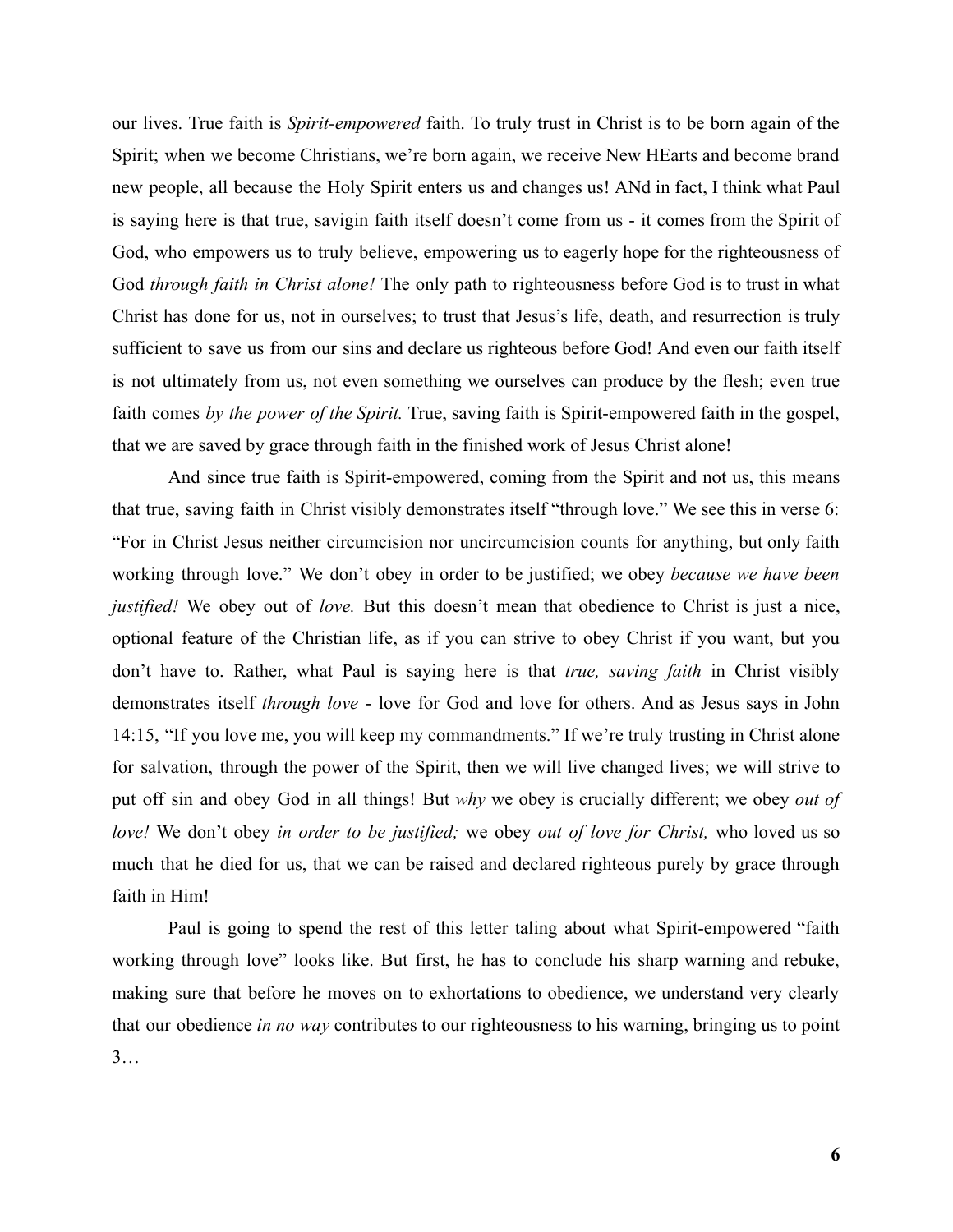# **III. Those Who Believe and Teach Works-Based Righteousness Will be Judged by God (vv.7-10, 12)**

Paul continues his sharp warning and rebuke in vv.7-10: "You were running well. WHo hindered you from obeying the truth? This persuasion is not from him who calls you, A little leaven leavens the whole lump. I have confidence in the Lord that you will take no other view. And the one who is troubling you will bear the penalty, whoever he is." As Paul circles back to his pointed rebuke and warning, he's making a very similar point to what we saw above, in verses 2-4. He laments that the Galatians Christians, who were "running so well" in the gospel of Christ are now being led astray towards embracing the false gospel of justification through works. But though this point is very similar to the first point we saw today, here Paul is coming at it from a different angel, making a slightly different point: now, he's speaking severely against the false teachers themselves.

He makes it clear that these false teachers, these Judaizers preaching Jesus *plus righteousness through works of the Law,* are not Christian teachers but are *false teachers.* Their "persuasion" is "not from him who calls you" (v.9); that is, their message is not from God. And lest we just dismiss them as a vocal minority, Paul makes it clear that false teachers will do irreparable damage if left unchecked; after all, "A little leaven leavens the whole lump" (v.9). Thse false teachers are corrupting and changing the gospel and leading these Christians and churches astray - leading them not to God, and not even to slightly off beliefs, but toward *denying the gospel,* and that means, to Hell. As Paul says in v.10, "the one who is troubling you will bear the penalty, whoever he is." These false teachers are denying the gospel, and leading others to deny the gospel through their false teachings. If they don't repent, they - and all who listen to Him - will face the eternal wrath and judgment of God. ANd this leads Paul to his most impassioned, rhetorically *provocative* statement of the whole letter, in v.12: "I wish those who unsettle you would emasculate themselves!" That is, if these false teachers are so obsessed with cutting foreskin, they might as well not stop there but should emasculate themselves completely from Christ! P{aul doesn't mess around here; he doesn't mince words. And neither should we.

There are lots of false teachers in our day. There are many religious groups - many of whom claim to be Christians - that teach that salvation comes from believing in Christ *plus* doing lots of religious rituals and good works. There are even many who claim to be evangelical Christians who are very legalistic and think Christianity is all about a list of rules you follow and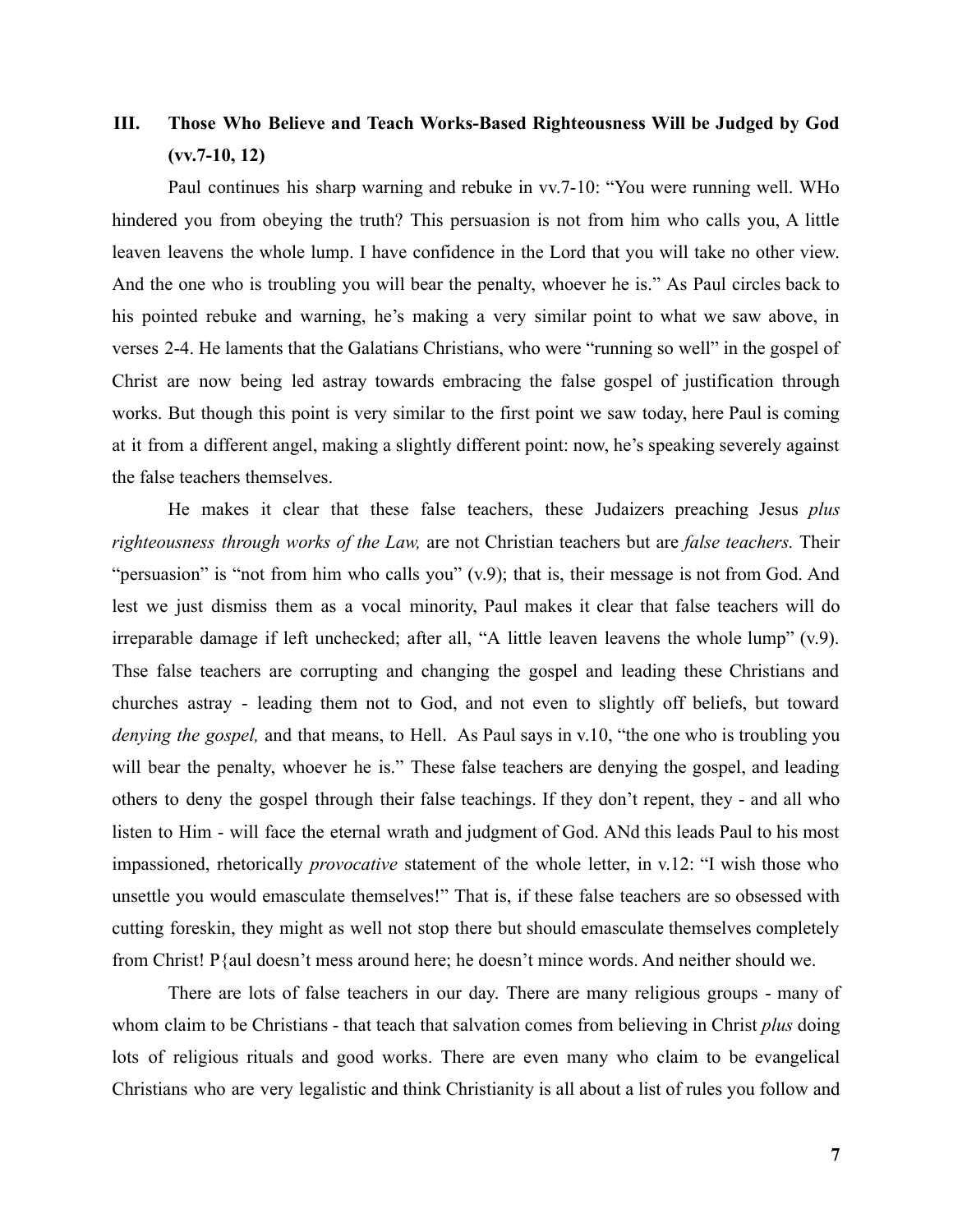religious rituals you perform. But when these kinds of people start having an influence in our churches, or when our friends and family become enslaved works-based righteousness, sometimes we're afraid to speak so strongly against them. Or to ask it bluntly: are we willing to be as brave and bold as Paul is here? Are we willing to be so bold in warning those we love against falling into the damnable traps of legalism and works-based righteousness? We can't just agree to disagree. We can't just say, "Well, I think that's wrong, but if it works for them…" We can't say that. Because it *won't* work for them. It doesn't work for anyone. Works-based righteousness doesn't bring righteousness - it brings the condemnation and judgment of God.

But holding firm to this conviction can be difficult, because…

## **IV. The Cross of Christ is an Offensive Message (5:11)**

A large part of what Paul is doing here is making it clear that the gospel of Christ he preaches is not the same as the false gospel that these Judaizers preach. The gospel is that salvation comes by grace through faith in the life,d earth,a nd resurrection of Jesus Christ alone! THe false gospel is that salvation comes through faith *plus* works. But it's very possible that these false teachers might have said something like, "Listen, this is the same gospel Paul believes in - he just didn't teach you this part yet; we're just continuing your discipleship, teaching you the rest of the gospel!" But in verse 11, Paul makes clear this isn't the case and they know it. He says, "But if I, brothers, still preach circumcision, why am I still being persecuted? In that case the offense of the cross has been removed."

The false teachers knew very well that their false gospel was different from Paul's; that's why they attacked his character, why other Jews persecuted him for sharing the gospel. It's because the message of the gospel of Christ, the message of the gospel, is *offensive.* And this is still just as true for us, today. THe message of the gospel that we believe, preach, and celebrate is an *offensive message* to the flesh, and to the non-believing world around us - even to the very *religious* world around us.

We live in a day and age of "self-exaltation" and "self-justification." Prideful boasting and self-exaltation isn't looked down upon in our society - it's acceptable, it's expected, it's even lauded and praised. We see this everywhere from the gospel according to Disney - "just believe in yourself" - to selfies on Facebook, Twitter, and Instagram where you can present a glamorous, manicured version of your life to everyone (which can easily be a temptation for pride and self-exaltation). We're even told that this is just how you have to be in order to get ahead and life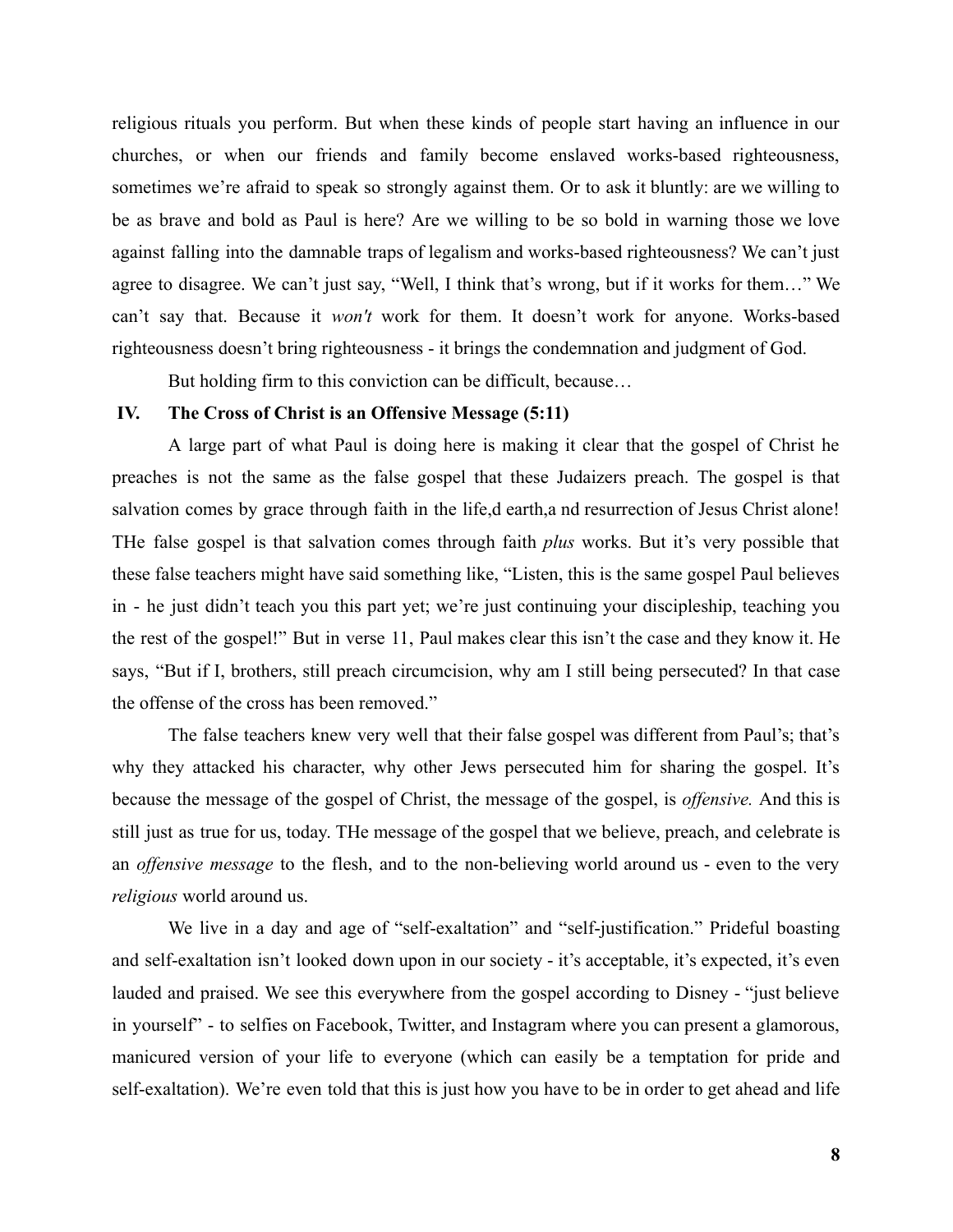and thrive. If you've ever been given advice on how to ace a job interview, you've probably been told the popular advice that when they ask about strengths and weaknesses, you should only give weaknesses that you can turn into strengths, so that you can really "sell yourself." The world is constantly proclaiming a message of self-justification, self-exaltation, self-righteousness. And our sinful flesh just naturally eats it up, like catnip.

And then the gospel of the cross comes alone and completely dashes that narrative to pieces! The message of the cross is *utterly offensive* to the ways of the flesh and the world because it is a message of *anti-self.*

In our pride, we hate being wrong; we love being right. We all want to be justified - we all want who we are, what we say, what we do, to be justified, to be declared right. We hate being told that we're wrong or that we need to change. We hate being told that we're not good enough, that we're failures, that we don't understand the truth, that we don't have the right information. We hate to be judged - we love to have ourselves vindicated and justified! And that means we hate to be told we're sinners. But that's exactly what the gospel tells us - we are sinners; everyone is. We've all failed, we've all fallen short of the glory of God. None of us are good enough and we never can be! The offensive message of the cross is that we are sinners who will stand under the judgment of a perfectly righteous God and no matter how hard we try and what we do, we could never be good enough; we're all evil and deserve Hell. And that's an offensive message, isn't it? It cuts right against our pride.

Yet it's also a glorious message. Because it tells us that the path to glory is not through pride, but humility. That the path to righteousness is not through good works, but through realizing and confessing our weakness and sinfulness. That the path to life is through death. THe message of the cross is that we deserve death, yet *Christ died in our place, bearing the wrath of God we deserve!* The message of the cross is that eternal life is our, but only if we *die to ourselves,* being crucified with Christ through faith! The message of the Cross is that you and I could never be good enough, but Christ was *good enough for us!* That His righteousness is ours purely by grace through faith!

And this message of the cross is gloriously freeing, isn't it? Because it tells us that on your best day, and on your worst, your only hope is what Christ did for you - and it is more than enough! The message of the cross is that no matter how messed up and broken you are, no matter how sinful you are, no matter how prideful and legalistic your flesh may be, in Christ *none of*